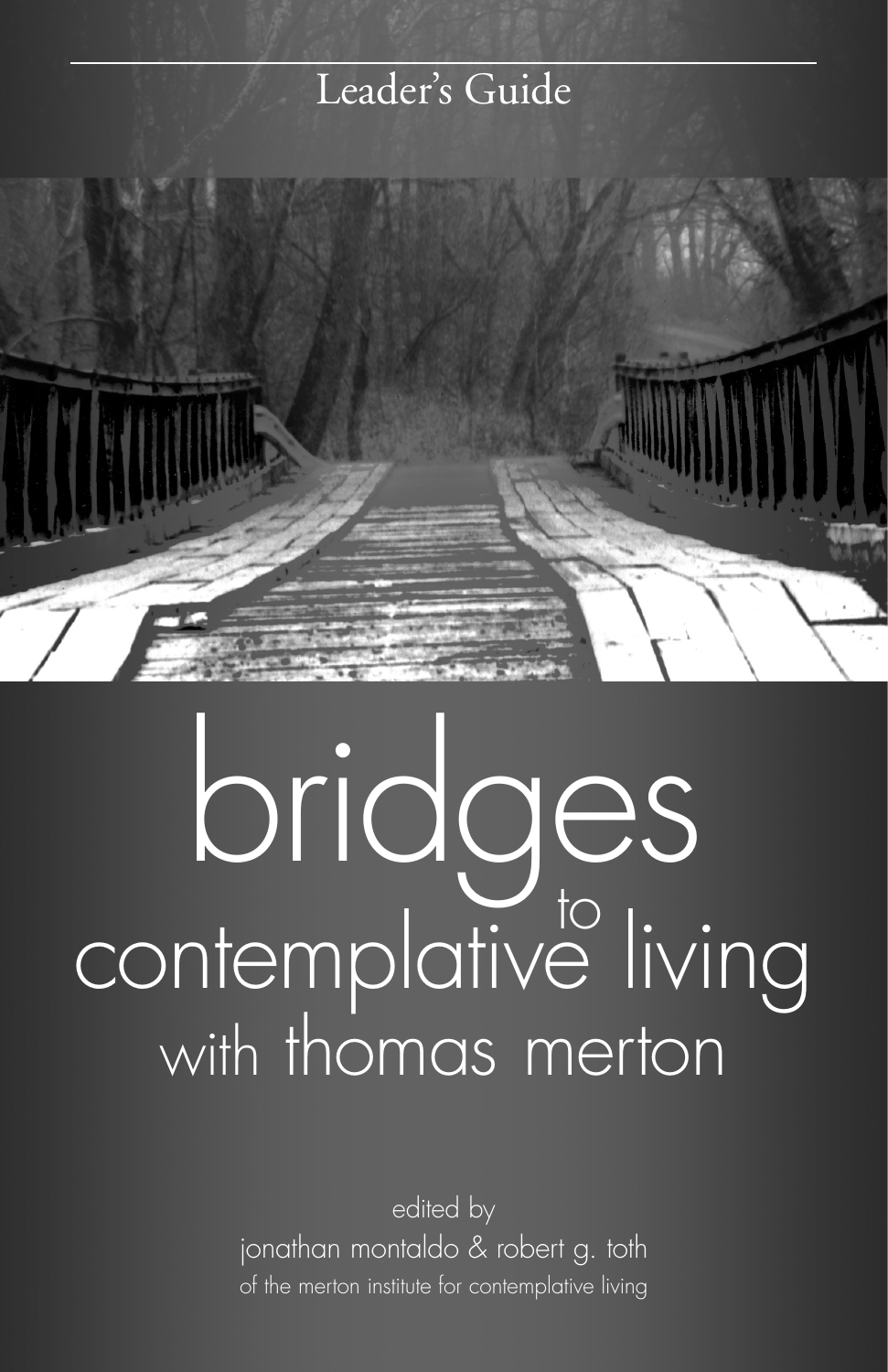Founded in 1865, Ave Maria Press is a ministry of the Indiana Province of Holy Cross.

www.avemariapress.com

ISBN-10 1-59471-086-4 ISBN-13 978-1-59471-086-5

Cover and text design by Andy Wagoner.

Cover photograph © Robert Hill Photography.

Printed and bound in the United States of America.

<sup>© 2007, 2010</sup> by Ave Maria Press, Inc.

All rights reserved. No part of this book may be used or reproduced in any manner whatsoever except in the case of reprints in the context of reviews, without written permission from Ave Maria Press®, Inc., P.O. Box 428, Notre Dame, IN 46556.

Interior photograph; Zen Garden, Gethsemani, 1967, by Thomas Merton. Used with permission of the Merton Legacy Trust and the Thomas Merton Center at Bellarmine University.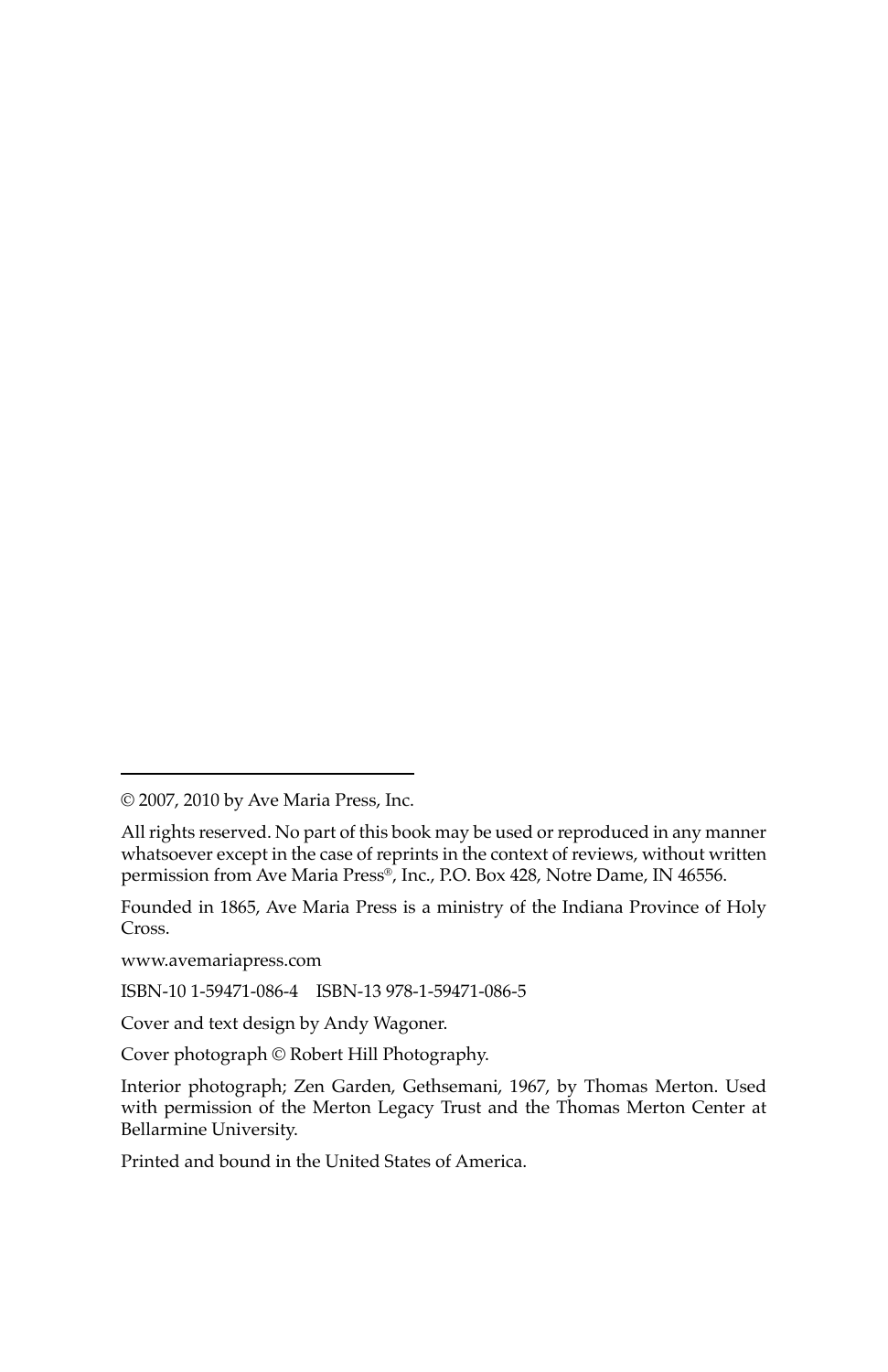## **CONTENTS**

| 1. What is Bridges to Contemplative Living<br>with Thomas Merton? |    |
|-------------------------------------------------------------------|----|
| 2. Who Will Benefit from Bridges?                                 | 3  |
| 3. Structure of the Series                                        | 4  |
| 4. Solitude and Silence                                           | 6  |
| 5. Some Ways to Use Bridges                                       | 7  |
| 6. Facilitation                                                   | 9  |
| 7. Online Resources                                               | 13 |

"I was brought to depths of self-discovery and prayer that I didn't think possible." —Bridges participant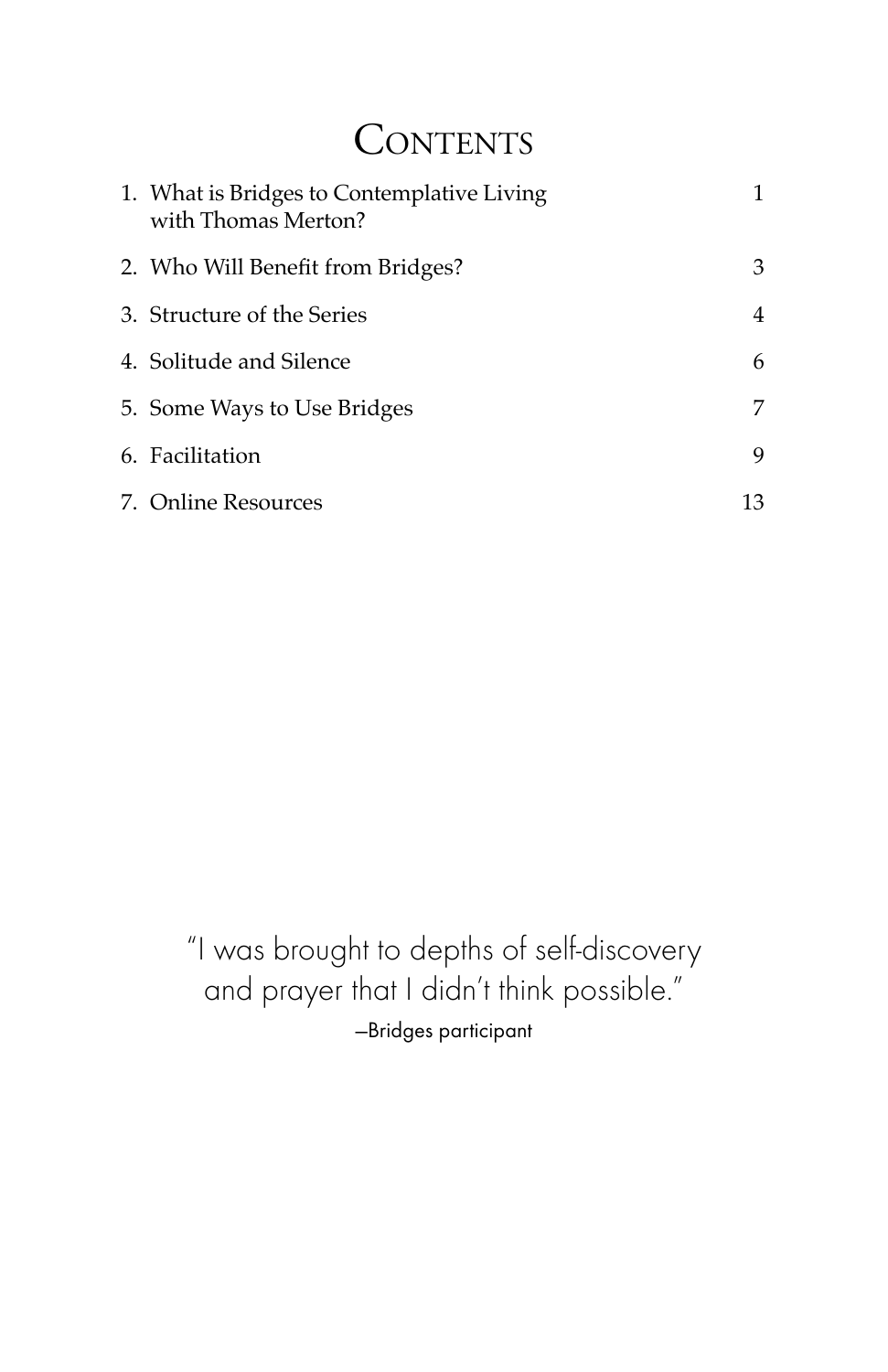#### 1. WHAT IS BRIDGES TO CONTEMPLATIVE LIVING WITH THOMAS MERTON?

Bridges to Contemplative Living with Thomas Merton is a small-group resource that is ideally suited for groups with four to ten members. Best described as a tool for spiritual development, the Bridges series invites participants to personal spiritual transformation for the sake of a more just and peaceful world. Thomas Merton is widely acclaimed as one of the leading spiritual guides of the twentieth century. He sought for himself and encouraged others also to pursue ongoing spiritual transformation and a life of contemplation. This series is carefully designed to lead participants into a holistic process of growth toward these two goals.

While Bridges uses Merton's writings as a starting point, it seeks above all else to mine the life experience and spiritual depths of those who use it. The series' format and themes are based on key principals from Merton's thought:

- Our everyday life is our spiritual life.
- It is every person's primary vocation to be fully human, aware of who we are and how we relate to others.
- Our spiritual formation cannot take place in isolation.
- Spiritual formation is grounded in the experience of relationships and community.
- Personal transformation is the foundation for societal and cultural transformation.

"This process opened up my mind—made me think more deeply and see sacredness in the ordinary and God in everything we do." —Bridges participant

1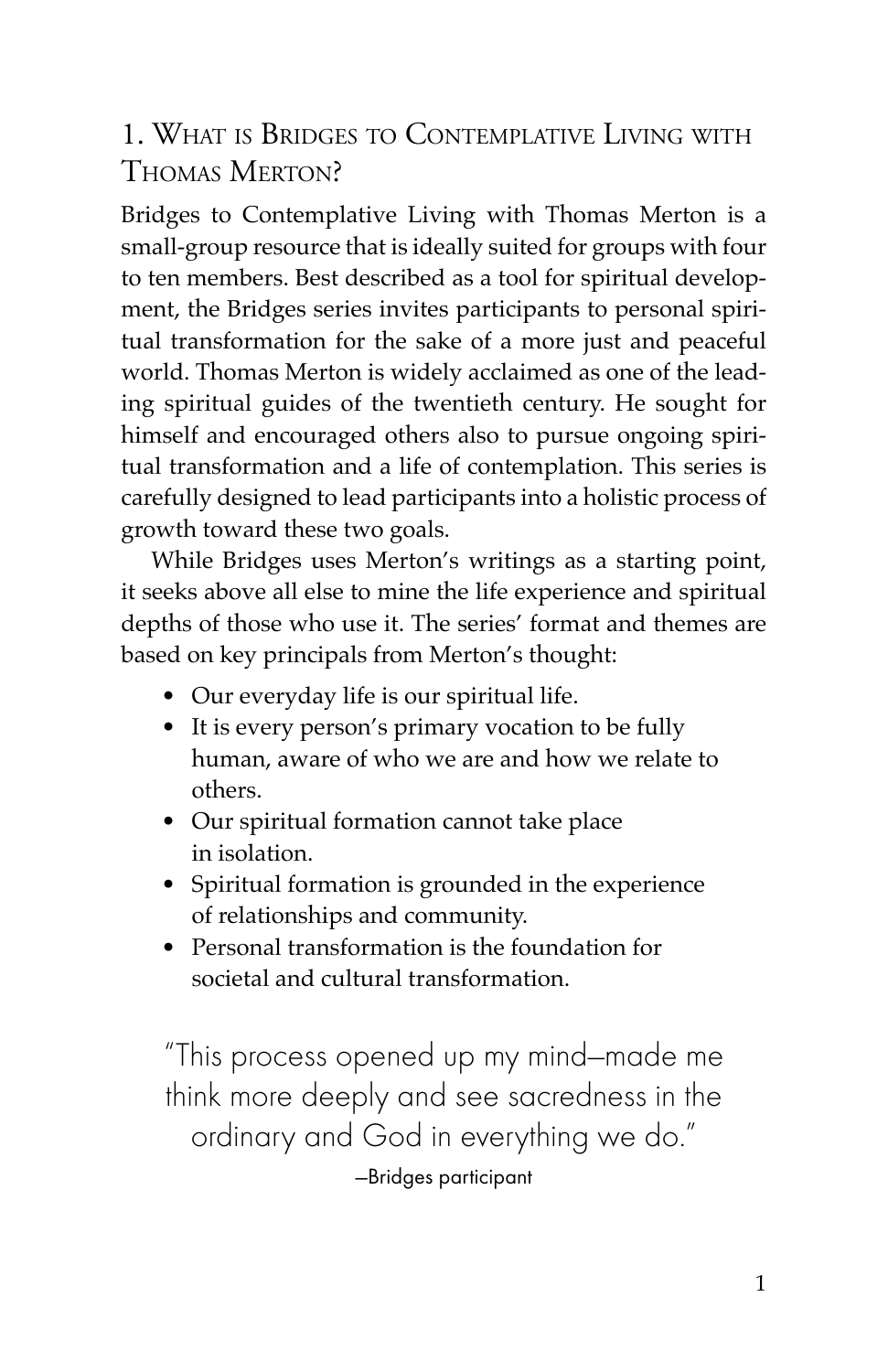The eight booklets of the Bridges series each offer an introduction to Merton and contemplative living, prayers, readings from Merton and other spiritual writers, and questions for contemplative dialogue. Booklet themes express Merton's vision of spirituality as lived experience:

- 1. *Entering the School of Your Experience*
- 2. *Becoming Who You Already Are*
- 3. *Living Your Deepest Desires*
- 4. *Discovering the Hidden Ground of Love*
- 5. *Traveling Your Road to Joy*
- 6. *Writing Yourself into the Book of Life*
- 7. *Adjusting Your Life's Vision*
- 8. *Seeing That Paradise Begins Now*

The booklets provide the basis for small-group dialogue, leading participants progressively deeper into spiritual reflection and contemplative living. Contemplative living is a way of listening and responding to our everyday experiences by consciously attending to our relationships with self, others, God, and all of nature. The goal of contemplative living is not merely the personal fulfillment of those who pursue it. Its ultimate goal is a global society that is profoundly just and at peace, as God intended it to be.

Each series booklet contains eight sessions that are based on one reading from Merton paired with another on the same theme from a different spiritual writer. Each session begins with a Psalm passage and ends in prayer. In between, there is time for spiritual reading, reflection, and contemplative dialogue. Sessions are designed to last between ninety minutes and two hours, but should be adapted to the needs and possibilities of each group.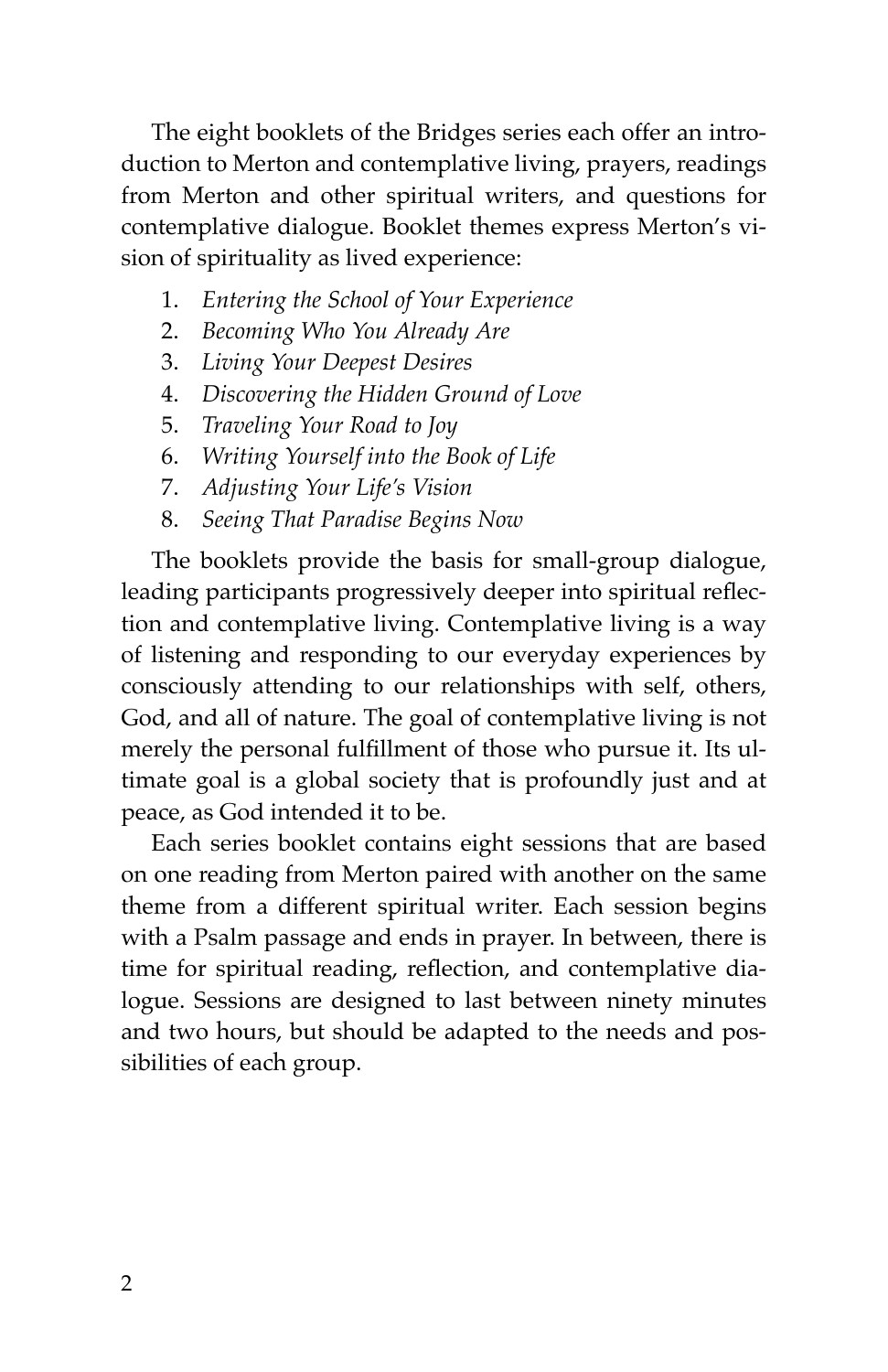#### 2. WHO WILL BENEFIT FROM BRIDGES?

Bridges is intended for use by adults from the college years through retirement who seek to live more meaningful lives through deepening and integrating the relationships that make up everyday life experience. The booklet and session themes are universal, and the Bridges process for reflection and dialogue respects the fact that participants will sometimes come with widely varying experiences, viewpoints, and beliefs. The dialogue format outlined in Bridges is intentionally simple and open-ended so that it can easily accommodate both agespecific and intergenerational groups.

While rooted in Thomas Merton's Catholic tradition, Bridges is an excellent spiritual formation resource not only for Catholic groups, but also for members of other Christian churches, ecumenical Christian groups, and interfaith groups.

This resource is excellent for use:

- in parishes and on college campuses
- at retreat and spirituality centers
- with both men's and women's religious communities
- by ministry support groups
- with pre-existing small faith-sharing groups/ communities
- spiritual reflection or prayer groups that meet over lunch hours or for morning coffee
- with diocesan, parish, or campus pastoral staffs

"I am discovering my contemplative self and I am more peaceful." —Bridges participant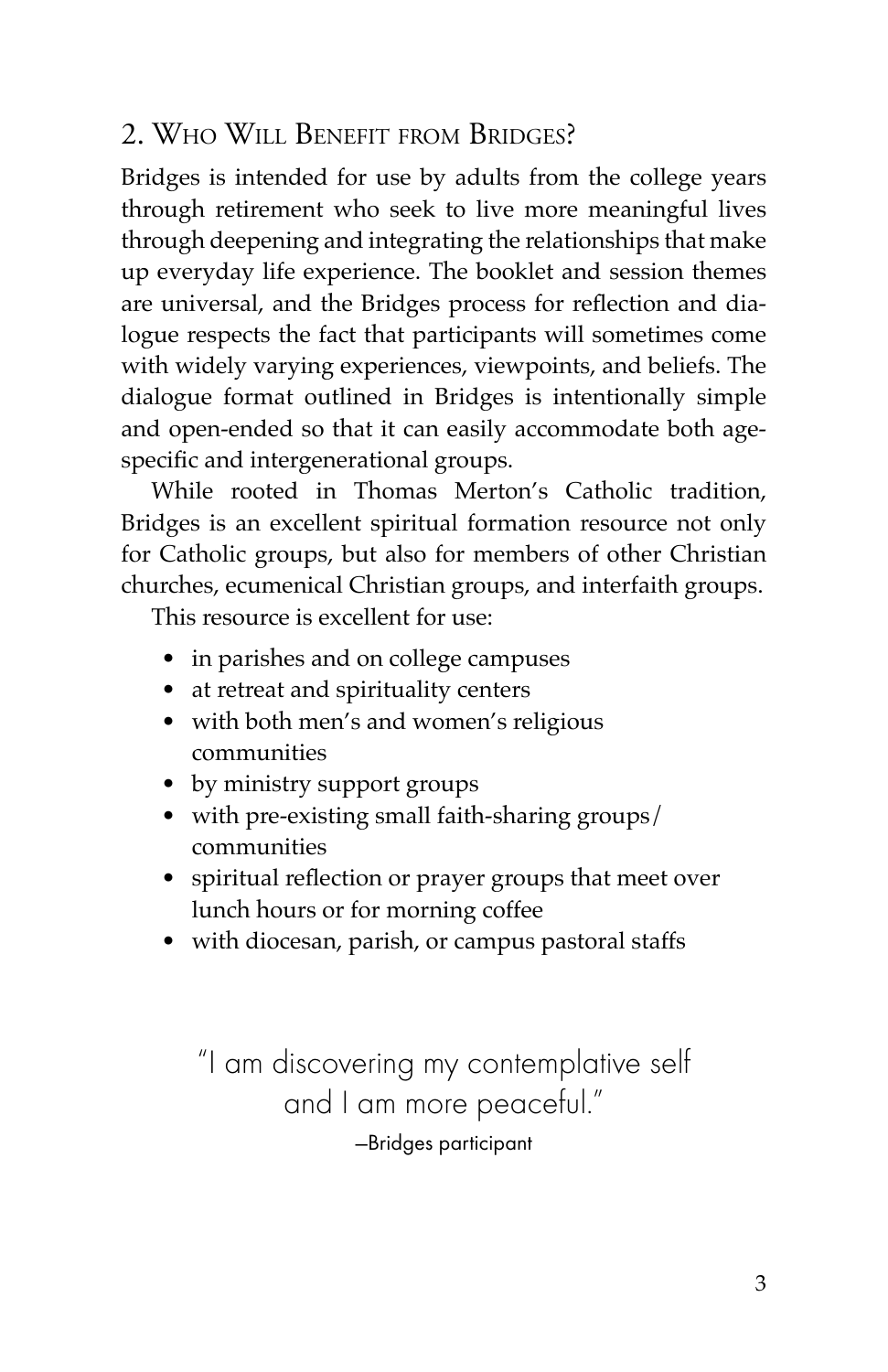#### 3. STRUCTURE OF THE SERIES

The Bridges series is not designed as a study of contemplative living or the contemplative tradition, but rather as a guide for participants in discovering how to be more contemplative in their everyday lives. Bridges does not provide lesson plans or blueprints, but simply a springboard into contemplative dialogue and living. Contemplative dialogue in the context of Bridges involves reflecting deeply on a variety of themes in the context of everyday lives. At its richest, it is simply listening to others without judgment or evaluation and sharing with them one's own experiences, thoughts, and questions as they flow from the session themes and from one's lived experiences.

Contemplative dialogue is meant to be non-threatening, providing a safe place for open sharing and discussion. It is not outcome-oriented, but focused on listening, reflecting, and integrating what one hears with one's own experience and thought. Contemplative dialogue has as its goal helping one to consider how what is being shared applies to the current context of one's life––what one believes and values, how one spends time, and how one decides what is important.

Each session theme connects to one or more of life's essential relationships––with self, others, God, and all creation. The sub-structure of Bridges is therefore a four-fold call to spiritual development:

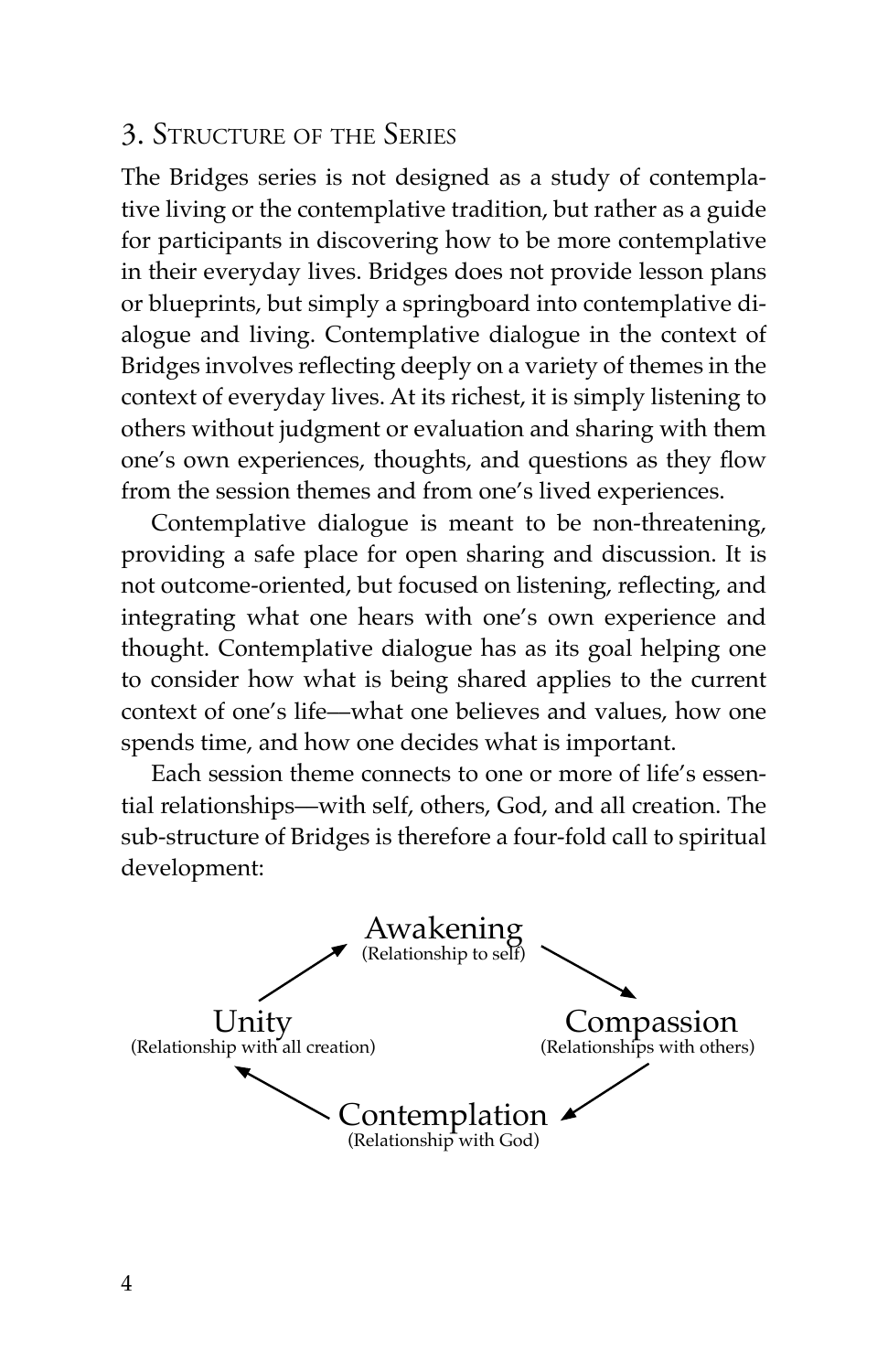The eight Bridges booklet themes are sequenced to draw participants ever more deeply into contemplative living. However, some groups will want to use this resource in a more flexible manner. For example, a small faith sharing group that has been meeting together for some time may choose to begin with something other than the first booklet, *Entering the School of Your Experience*. Similarly, each Bridges booklet contains eight sessions that are designed to last between ninety minutes to two hours, yet there is no definitive schedule or predetermined length of meetings. Many of the booklets and individual sessions can be used independently of the others. Groups should adapt the materials to best meet their own particular needs and capacities.

Each Bridges session outline contains the same seven basic elements:

- 1. Session title or theme
- 2. Opening Reflection/Psalm Passage
- 3. Introduction to the Texts
- 4. Merton's Voice (a reading from Thomas Merton)
- 5. Another Voice (a reading from a different spiritual writer)
- 6. Reflect and Dialogue (questions for reflection and dialogue)
- 7. Closing (suggestions for closing prayer)

"The Bridges program is different from everything I've done to become more spiritual. I am experiencing my spiritual life in a way that feels more integrated." —Bridges participant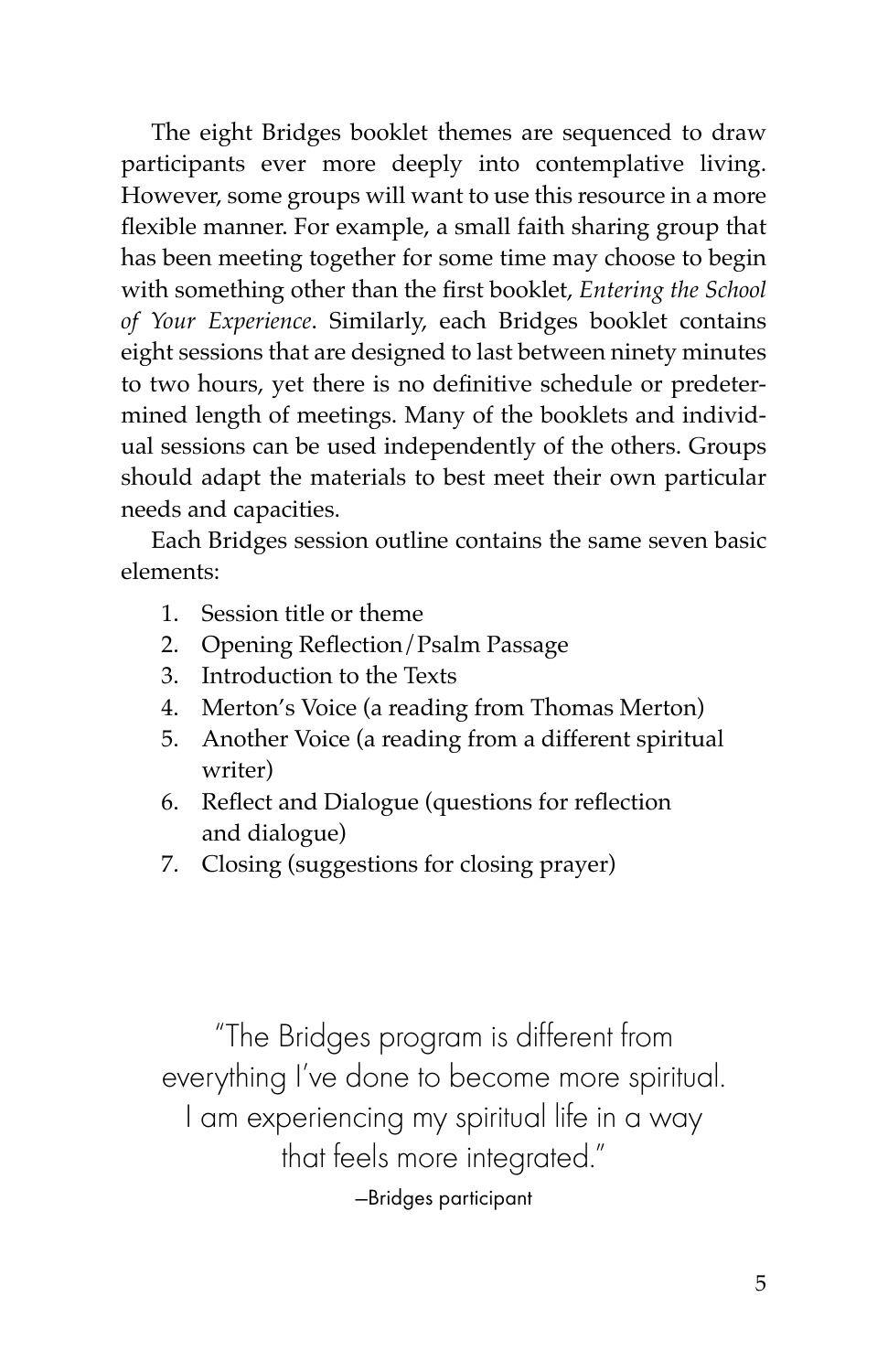#### 4. SOLITUDE AND SILENCE

Whether a Bridges group meets once a week or once a month, the time between sessions is very important. This is when the content from the readings and dialogue becomes part of everyday living. Taking time to reflect, finding places in our daily routines for silence and solitude, seeing the significance and appreciating the beauty of ordinary experiences will facilitate the integration.

There are many contemplative and spiritual practices that can help us to hear our own inner voice, the voice of God, that of others, and of all creation. Practices such as centering prayer, various forms of meditation, spiritual reading, journaling, yoga, and other physical exercise can all be very helpful to spiritual growth. While Bridges does not advocate any particular practice, as a leader you may want to suggest these to other group members. Each person needs to be encouraged to discover those practices that will lead him or her to a place of interior silence and solitude, a place where she or he can hear and respond.

"I have a whole different understanding of what being contemplative means." —Bridges participant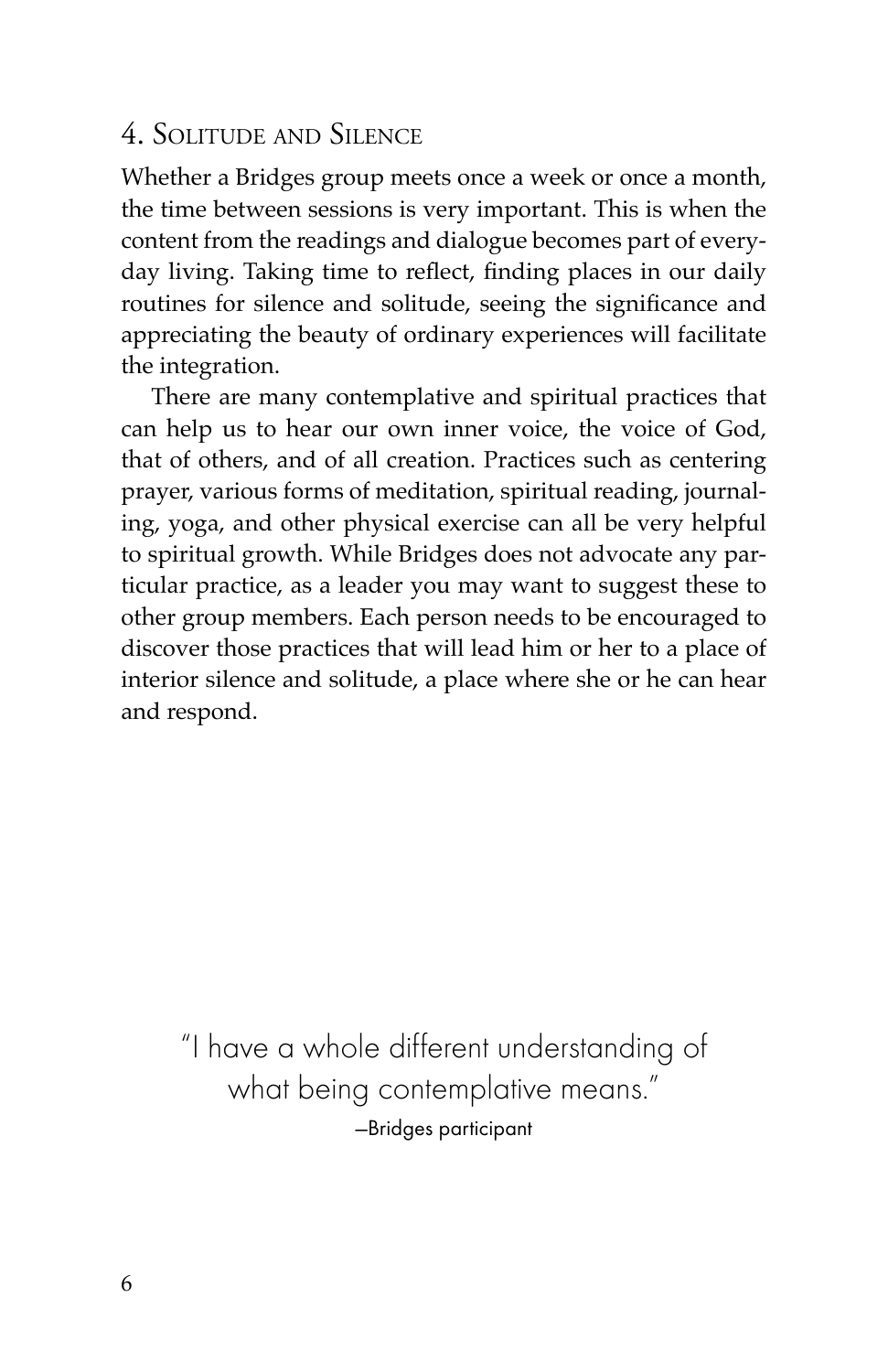#### 5. SOME WAYS TO USE BRIDGES

Bridges to Contemplative Living with Thomas Merton can easily become part of a parish, campus, or other pastoral ministry's adult formation program. It is highly adaptable for various kinds of small groups or even for use by individuals. Bridges attends to the spiritual development of individuals and groups, responding to the deep spiritual hungers of the women and men of our day. We urge you to use it creatively with any who are serious about spiritual growth and transformation.

#### WITH GROUPS

Bridges works best with small groups of four to ten that meet on a regular basis (at least once a month) and in which the members participate consistently. "Open" groups that allow individuals to come and go frequently will not likely do well with this series. The depth of conversation that Bridges seeks to establish requires stability and commitment.

Bridges can be used with:

- parish faith sharing groups
- Christian ecumenical groups
- interfaith groups
- campus ministry groups of students, faculty, or staff
- adult Initiation (RCIA) groups
- Small Christian communities
- prison ministry
- ministry support groups (parish, diocesan, campus, hospital chaplains, social outreach workers, etc.)
- religious communities of women and men
- lunch hour or morning coffee prayer and reflection groups
- parish or diocesan pastoral councils, leaders, and staffs
- Catholic school faculty members and administrators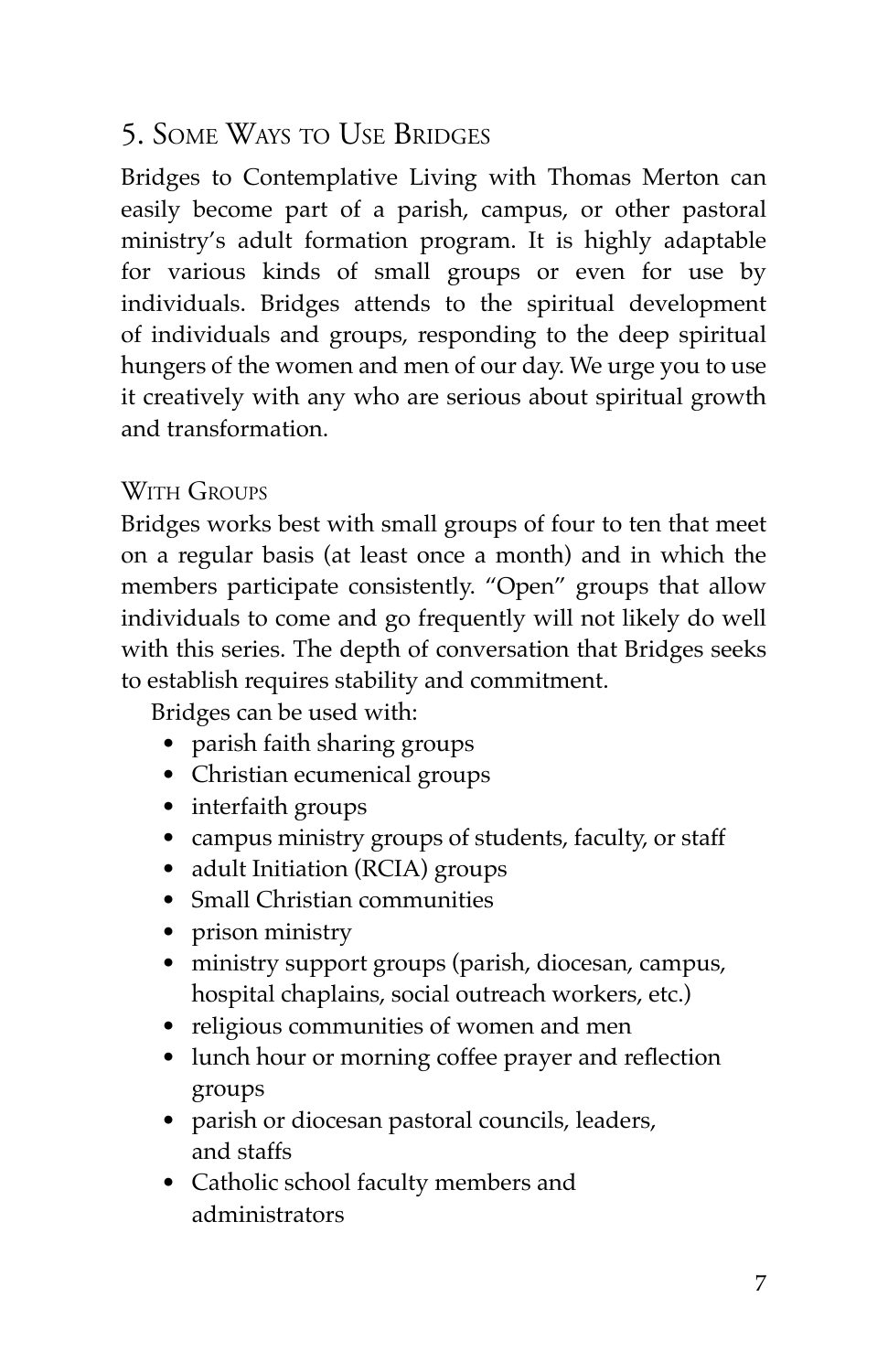#### FOR RETREATS

Bridges can be used for days or evenings of reflection and weekend or longer retreats. Retreat planners and facilitators can simply choose how many and which sessions they want to work into a retreat format.

#### IN SPIRITUAL DIRECTION

Using Bridges as a tool for dialogue in spiritual direction is a way to introduce themes that are important in spiritual formation. It is an excellent way to invite directees into more contemplative living.

#### BY INDIVIDUALS

Individuals who seek spiritual transformation but do not have access to a small group or perhaps are not comfortable with that setting can use Bridges for personal spiritual reflection and growth.

"I never thought about all my relationships as being so important to my spiritual life. I'm seeing others and myself differently." —Bridges participant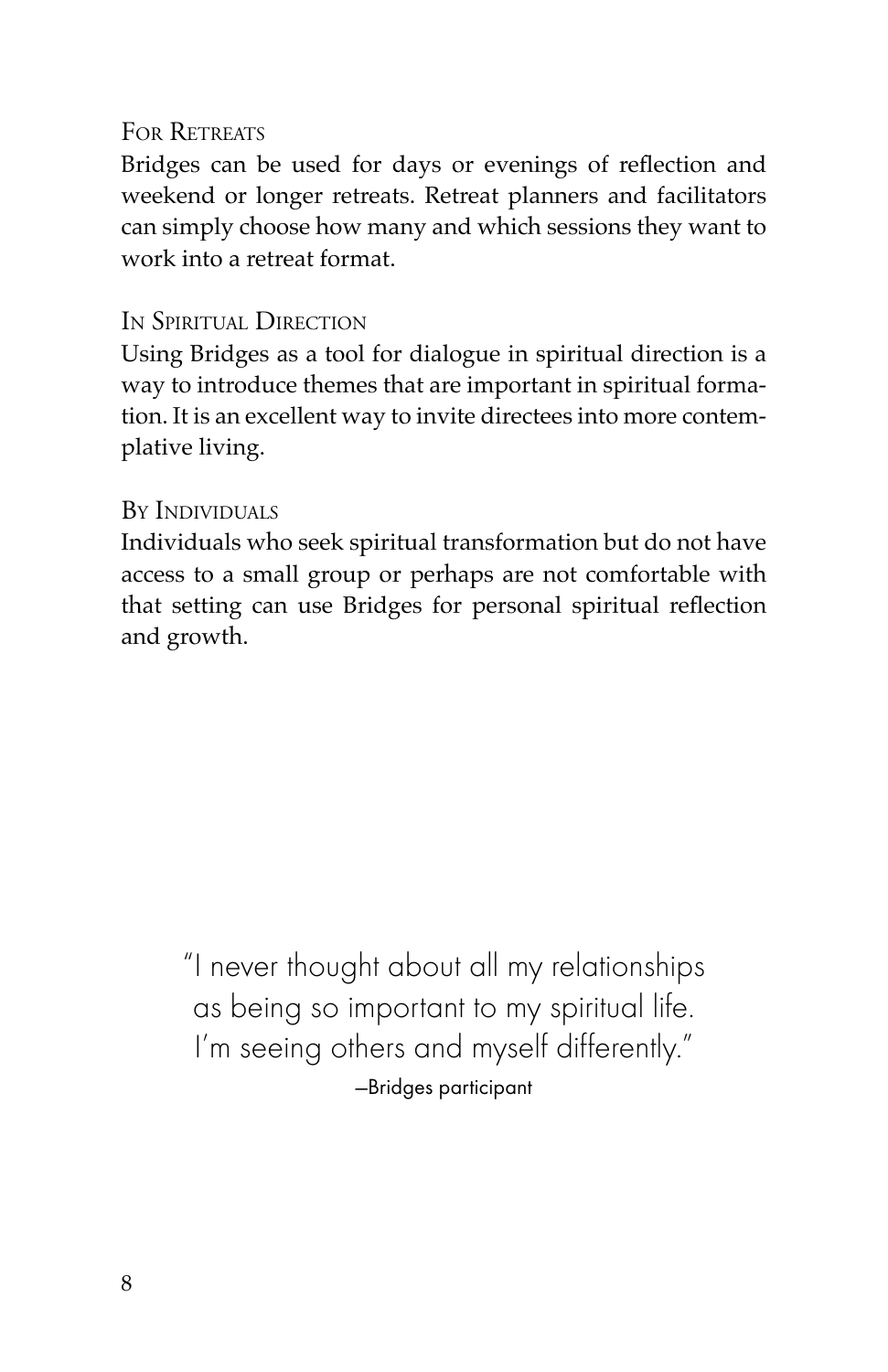#### 6. FACILITATION

Bridges is designed for ease of use and facilitation. Contemplative dialogue is a very effective way for a group of diverse people to talk without dissention when they have differences of beliefs or opinions. Each participant's thorough understanding of the "Eight Principles for Entering into Contemplative Dialogue," found in the introduction of each booklet and included here, will contribute greatly to the quality of the conversation.

#### EIGHT PRINCIPLES FOR ENTERING INTO CONTEMPLATIVE DIALOGUE

- 1. Keep in mind that Bridges focuses on our "lived experience" and how the session theme connects to everyday life. Keep your comments rooted in your own experience and refrain from remarks that are overly abstract, philosophical, or theoretical.
- 2. Express your own thoughts, knowing that others will listen and reflect upon what you say. It is helpful to use "I" statements like "I believe . . ." or "I am confused by that response." Try framing your remarks with phrases such as "My assumption is that . . ." or "My experience has been . . ." While others in the group may not respond to you verbally, trust that they hear you.
- 3. Pay attention to the assumptions, attitudes, and experiences underlying your initial or surface thoughts on the topic. Ask yourself questions like: "Why am I drawn to this particular part of the reading?" "What makes me feel this way?"
- 4. Remember to listen first and refrain from thinking about how you might respond to others' comments. Simply listen to and accept his or her thoughts on the subject without trying to change them or respond to them.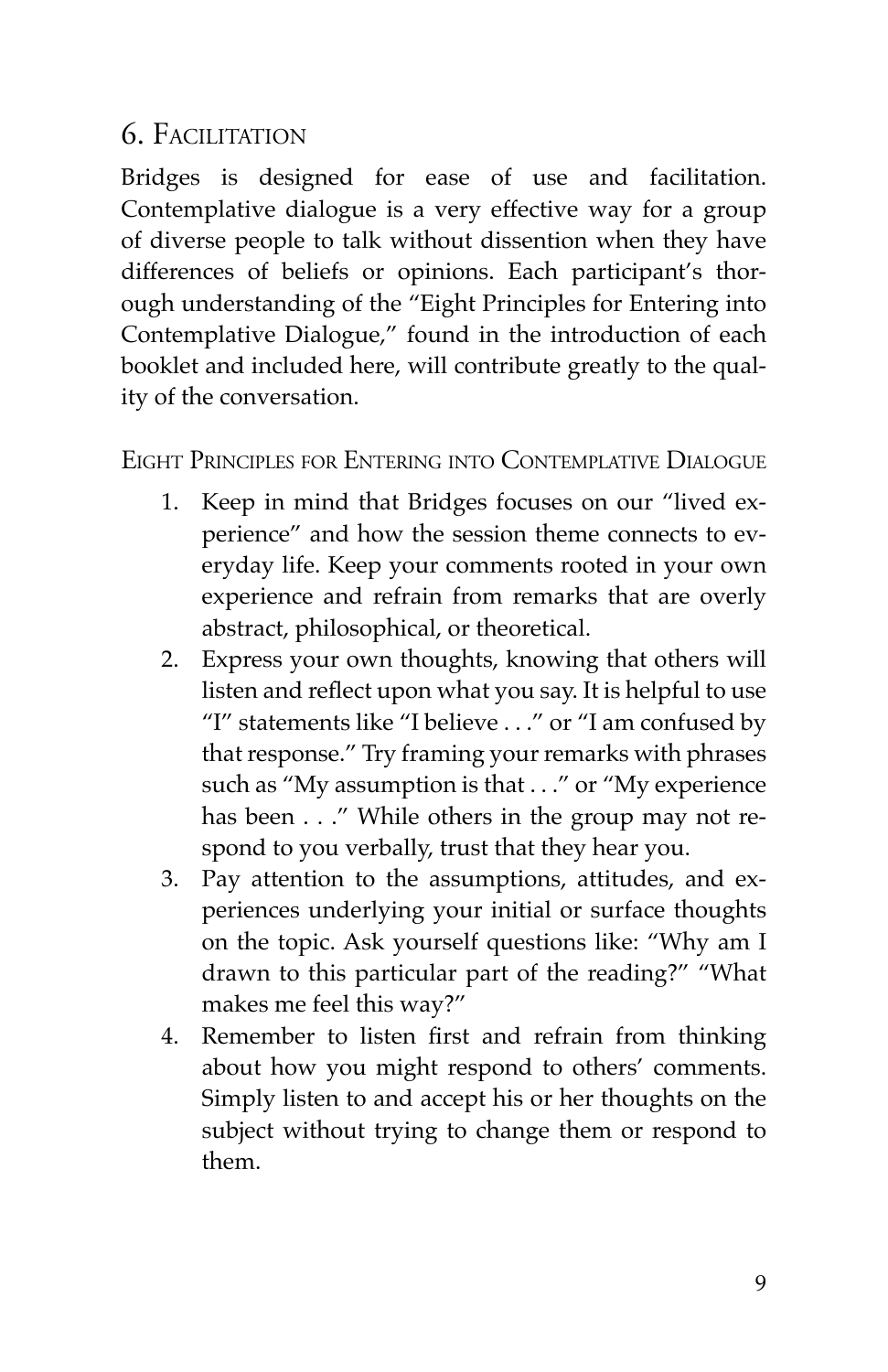- 5. Trust the group. Observe how the participants' ideas, reflections, common concerns, assumptions, and attitudes come together and form a collective group mind.
- 6. Reflect before speaking and be concise. Make one point or relate one experience, then stop and allow others to do the same.
- 7. Expect periods of silence during the dialogue. Be comfortable with the silence and resist the urge to speak just because there is silence.
- 8. In time you will adjust to saying something and not receiving a response, and to listening and not asking a question, challenging, or responding directly. Simply speaking to the theme or idea from your own experience or perspective takes some practice. Be patient with yourself and the others and watch for deepening levels of dialogue.

When these and the "Hints for the Facilitator" listed here are followed, the group will stay focused on the session's theme and reach surprising depths. As the group is becoming accustomed to the dialogue process, we recommend that they review the eight principles at the conclusion of the first several sessions to assess how well they are doing. We also urge leaders to evaluate how well they filled their role at the end of each session.

HINTS FOR THE FACILITATOR

- 1. Be aware of the process and the content. Manage both, looking for common ground to explore in the dialogue.
- 2. Keep the dialogue focused on the lived experiences of the group members.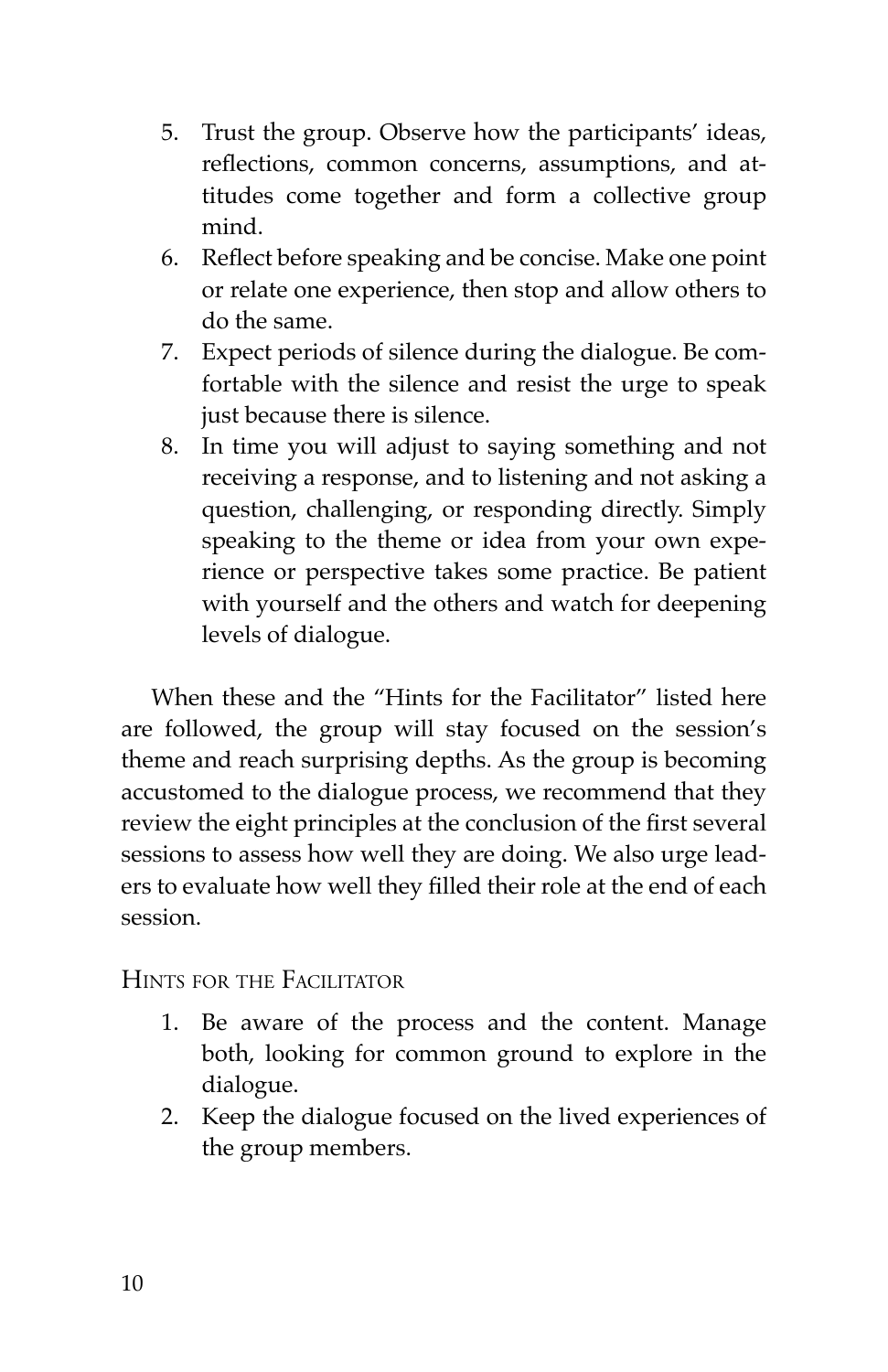- 3. Know the "Eight Principles for Entering into Contemplative Dialogue" thoroughly and be well prepared to hold the group to them as needed.
- 4. When appropriate, ask people to share the assumptions upon which they make statements.
- 5. Look for deeper level "themes" that emerge from everyone's comments. Focus attention on a theme and ask for their thoughts.
- 6. Be attentive to the "group mind" by moving the group to talk more deeply about a significant issue or core assumption that surfaces.
- 7. As people share their experiences, understandings, attitudes, and assumptions there is a tendency for others to offer advice or sympathy, or to challenge or correct. Help group members refrain from giving immediate direct responses. This creates a "safe place" for open expression and frees participants from the tension of evaluating/judging others' remarks. It frees them to listen and not be preoccupied with crafting responses.
- 8. Gently stop and redirect those who begin to challenge or debate another's statement. Encourage them to frame their statement with words like: "I believe . . ." "My assumption is that . . ."or "From my experience or perspective . . ."
- 9. Trust the group and be sensitive to the contemplative use of Bridges and consider extending the dialogue on a particular session over two or more meetings as the need or desire warrants.

FIVE SIMPLE STEPS TO FACILITATING A BRIDGES SESSION

1. The facilitator should review the "Eight Principles for Entering into Contemplative Dialogue" at the beginning of the first session and continue to do so in subsequent sessions until the group feels comfortable with the method.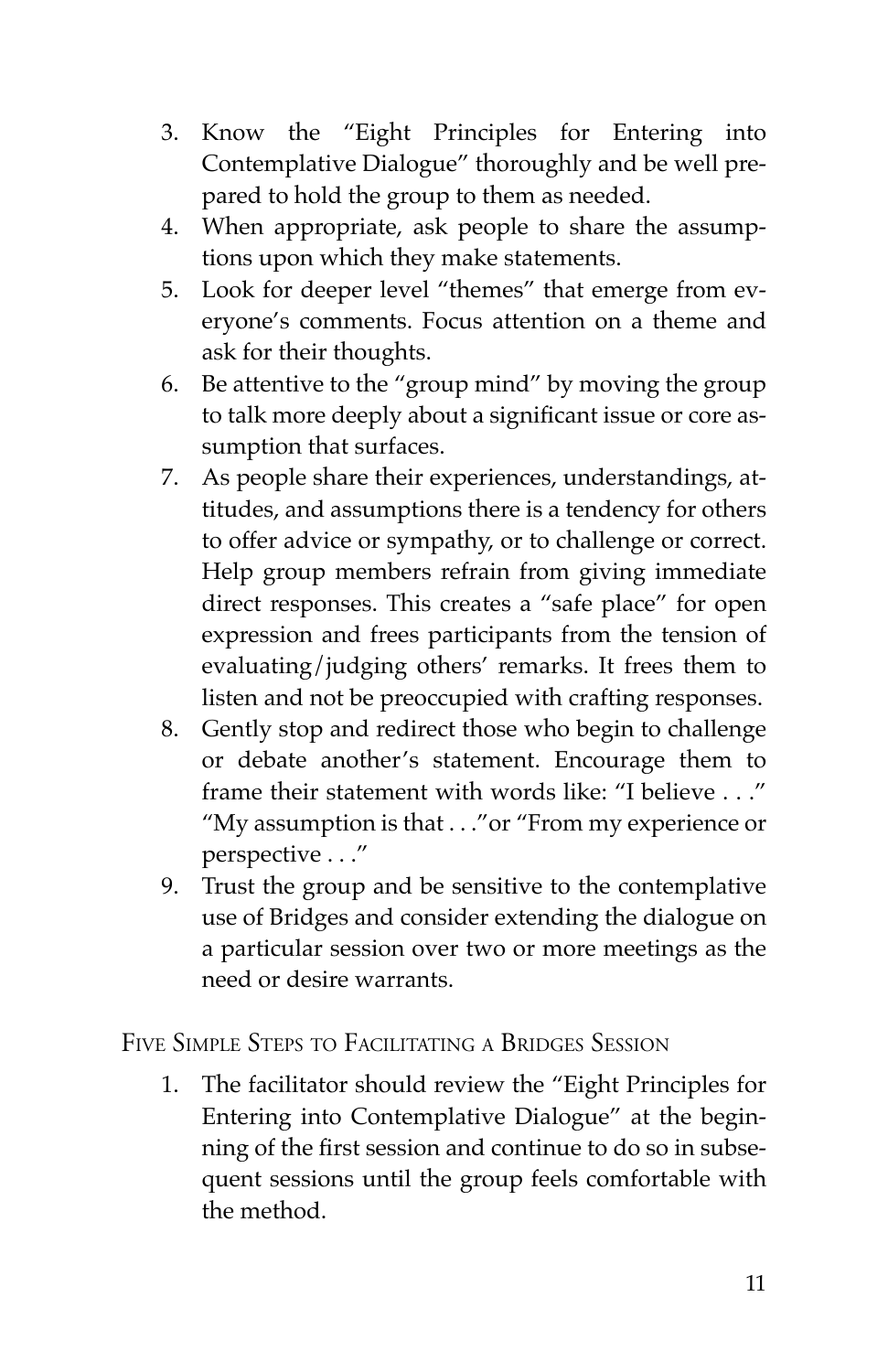- 2. Begin by reading aloud the brief Psalm passage followed by a few minutes of silent reflection  $(3-5)$ minutes).
- 3. In silence, members read slowly and reflect on the selections from Merton and Another Voice. The "Reflect and Dialogue" questions may be helpful in guiding reflection (anywhere from 15–30 minutes). If the members have all read the selections prior to the session, give them several minutes to review and quietly reflect on them before beginning the dialogue.
- 4. The group engages in contemplative dialogue referencing the "Reflect and Dialogue" questions as needed (60–75 minutes).
- 5. The session concludes with a prayer or period of quiet reflection (3–5 minutes).
- Between sessions, participants should take time to reread the selections and reflect on the dialogue.
- Consider allowing a few minutes at the beginning of the each session for the group to briefly share further insights on the previous session's readings and dialogue.

"Contemplative dialogue is a wonderful way to learn or re-learn how to be with and communicate with people in a deeper, more meaningful way." —Bridges participant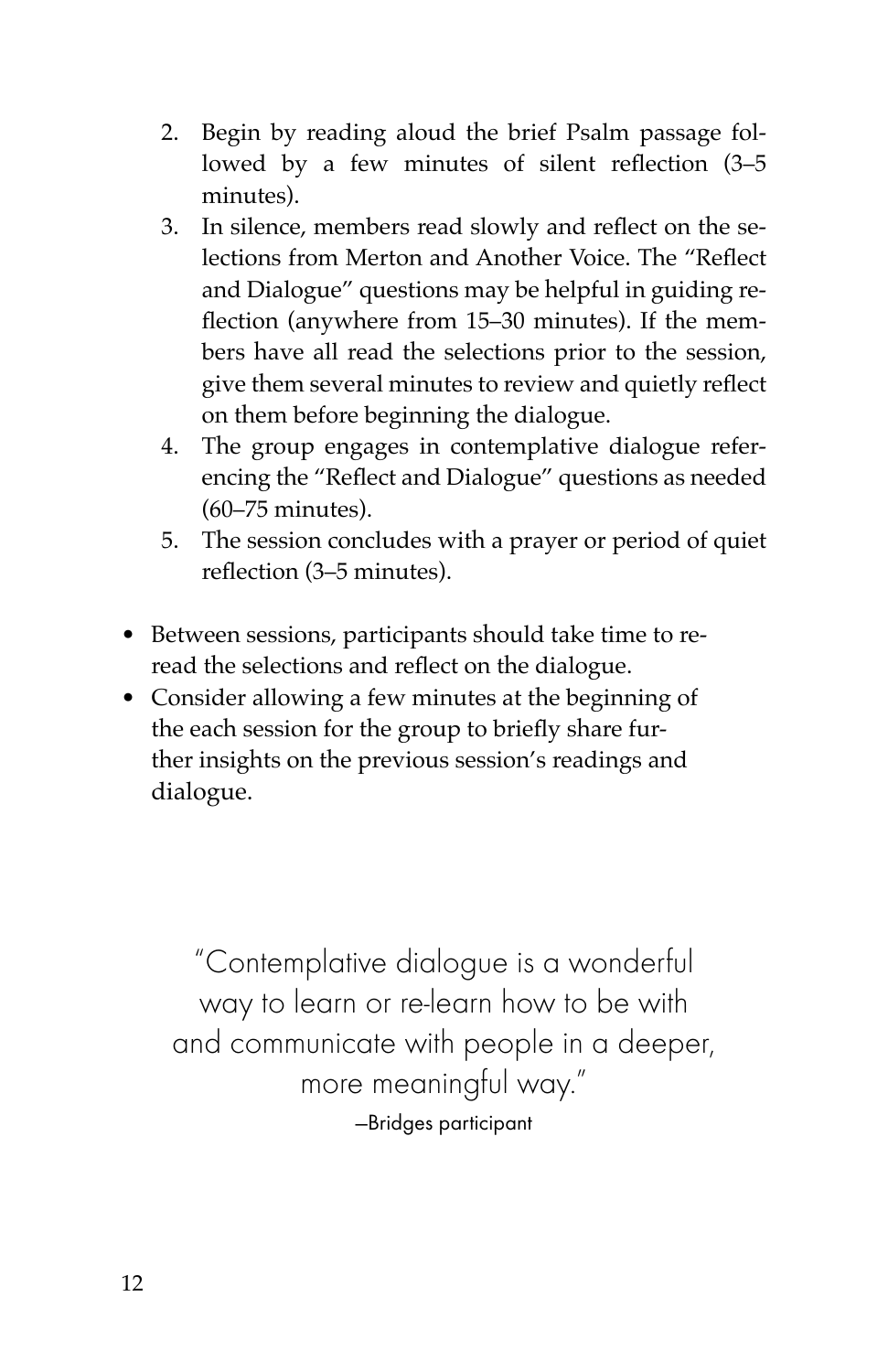#### 7. ONLINE RESOURCES

To order Bridges booklets and the Bridges introductory DVD, and for other spirituality resources visit www.avemariapress .com.

Questions, comments, or suggestions about any aspect of the Bridges series can be directed to www.contemplative living.org. Check this website periodically for additional information and resources.

"Merton's message for me is that we are all called to a deeper awareness of God's presence in our lives." —Bridges participant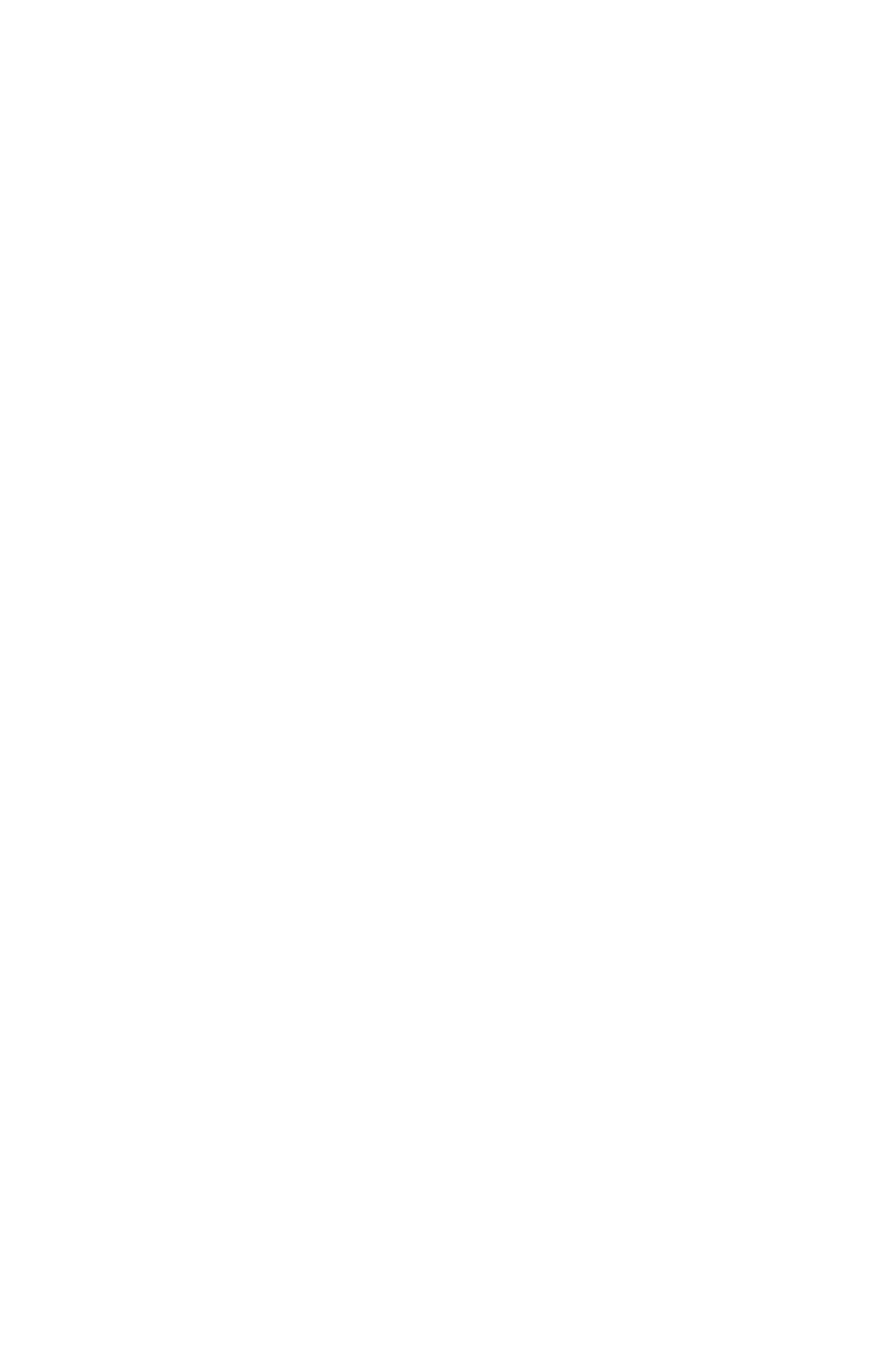# bridges<br>contemplative living with thomas merton

Bridges to Contemplative Living with Thomas Merton leads participants on a journey toward spiritual transformation and a more contemplative and peacefilled life. Each eight-session booklet provides an introduction to Merton and contemplative living through prayers, readings from Merton and other spiritual masters, and questions for small group dialogue.



contemplative living with thomas merton

#### BOOKLETS IN THE SERIES

One: **Entering the School of Your Experience**  ISBN: 9781594712340 / 64 pages / \$5.95

Two: **Becoming Who You Already Are** ISBN: 9781594712357 / 64 pages / \$5.95

Three: **Living Your Deepest Desires**  ISBN: 9781594712371 / 64 pages / \$5.95

Four: **Discovering the Hidden Ground of Love**  ISBN: 9781594712364 / 64 pages / \$5.95

Five: **Traveling Your Road to Joy** ISBN: 9781594710933 / 64 pages / \$5.95

Six: **Writing Yourself into the Book of Life**  ISBN: 9781594710940 / 64 pages / \$5.95

Seven: **Adjusting Your Life's Vision**  ISBN: 9781594710957 / 64 pages / \$5.95

Eight: **Seeing That Paradise Begins Now**  ISBN: 9781594710964 / 64 pages / \$5.95

**Lent and Holy Week** ISBN: 9781594712043 / 64 pages / \$5.95

**Advent and Christmas** ISBN: 9781594711954 / 64 pages / \$5.95

A series Leader's Guide is available for free download at www.avemariapress.com.



Available from your bookstore or from ave maria press / Notre Dame, IN 46556 www.avemariapress.com / Ph: 800-282-1865 A Ministry of the Indiana Province of Holy Cross

PROMO CODE: F4JØ11ØØØØØ